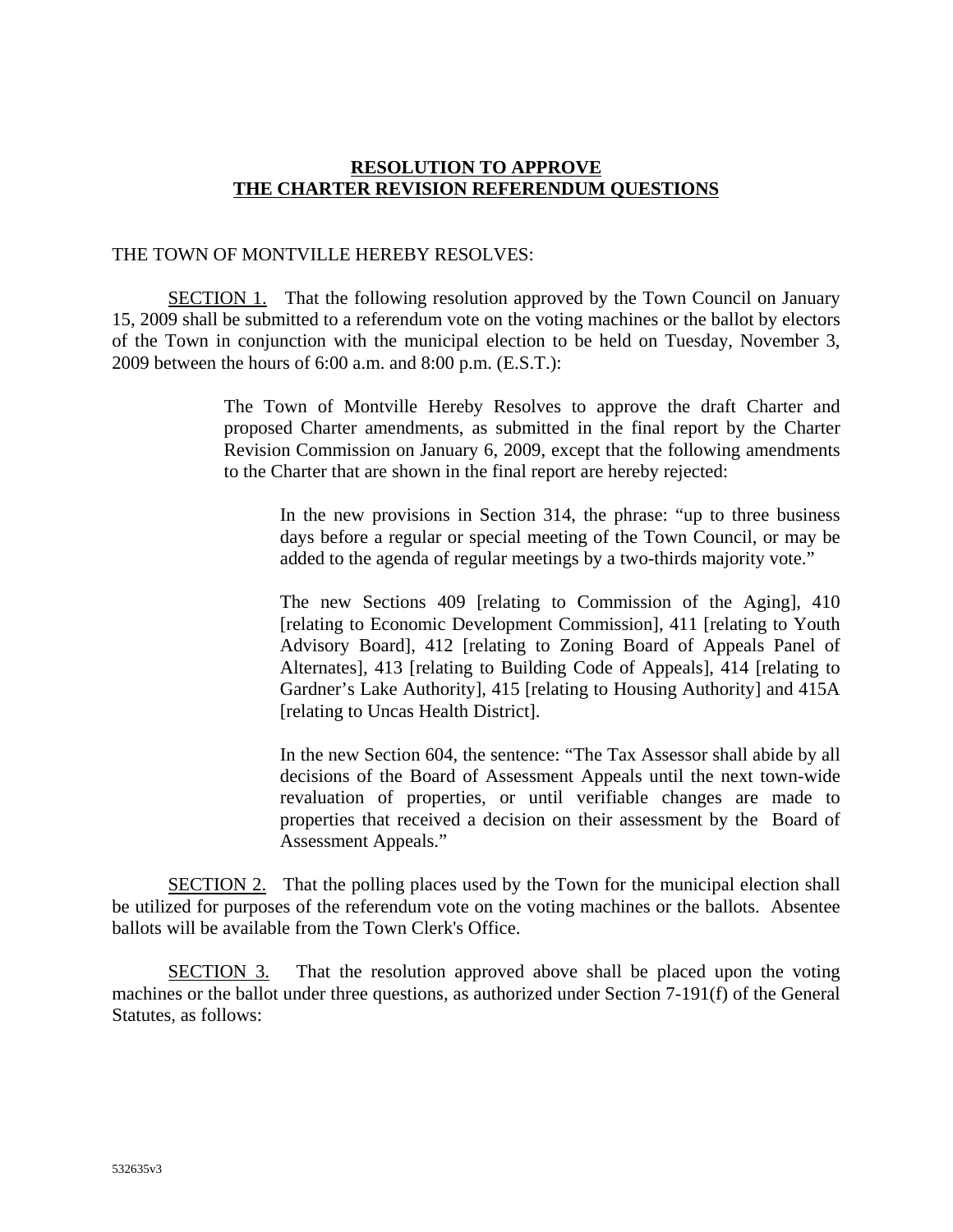### UESTION 1: Q

"SHALL THE TOWN CHARTER BE AMENDED TO CREATE THE APPOINTED POSITION OF TOWN MANAGER, REMOVE THE ELECTED POSITION OF MAYOR AND MAKE RELATED CHANGES TO THE POWERS AND DUTIES OF THE TOWN COUNCIL, INCLUDING CREATING A NEW POSITION OF A MAYOR THAT IS A MEMBER OF THE TOWN COUNCIL?

### YES NO"

Voters approving the question will vote "Yes" and those opposing the question will vote "No".

QUESTION 2:

"SHALL THE TOWN CHARTER BE AMENDED TO ABOLISH THE PUBLIC SAFETY COMMISSION, ESTABLISH A BOARD OF FIRE COMMISSIONERS AND A BOARD OF POLICE COMMISSIONERS AND ADD NEW CHARTER SECTIONS RELATING TO THE MUNICIPAL ANIMAL CONTROL OFFICER AND EMERGENCY DISPATCHERS?

YES NO"

Voters approving the question will vote "Yes" and those opposing the question will vote "No".

UESTION 3: Q

"SHALL THE TOWN CHARTER BE AMENDED TO COMBINE THE CONSERVATION COMMISSION WITH THE INLAND WETLANDS AND WATERCOURSES COMMISSION, GIVE TOWN BOARDS, COMMISSIONS AND OTHER AGENCIES THE RIGHT TO HIRE CERTAIN PERSONNEL NECESSARY TO CARRY OUT THEIR FUNCTIONS SUBJECT TO BUDGETARY FUNDING AND TOWN COUNCIL APPROVAL, REQUIRE THAT THE TAKING OF PROPERTY BY EMINENT DOMAIN BE APPROVED BY A TWO-THIRDS VOTE OF THE TOWN COUNCIL AND A MAJORITY VOTE AT A REFERENDUM AND MAKE GRAMMATICAL, TECHNICAL, ADMINISTRATIVE AND OTHER CHANGES AND CLARIFICATIONS?

#### YES NO"

Voters approving the question will vote "Yes" and those opposing the question will vote "No".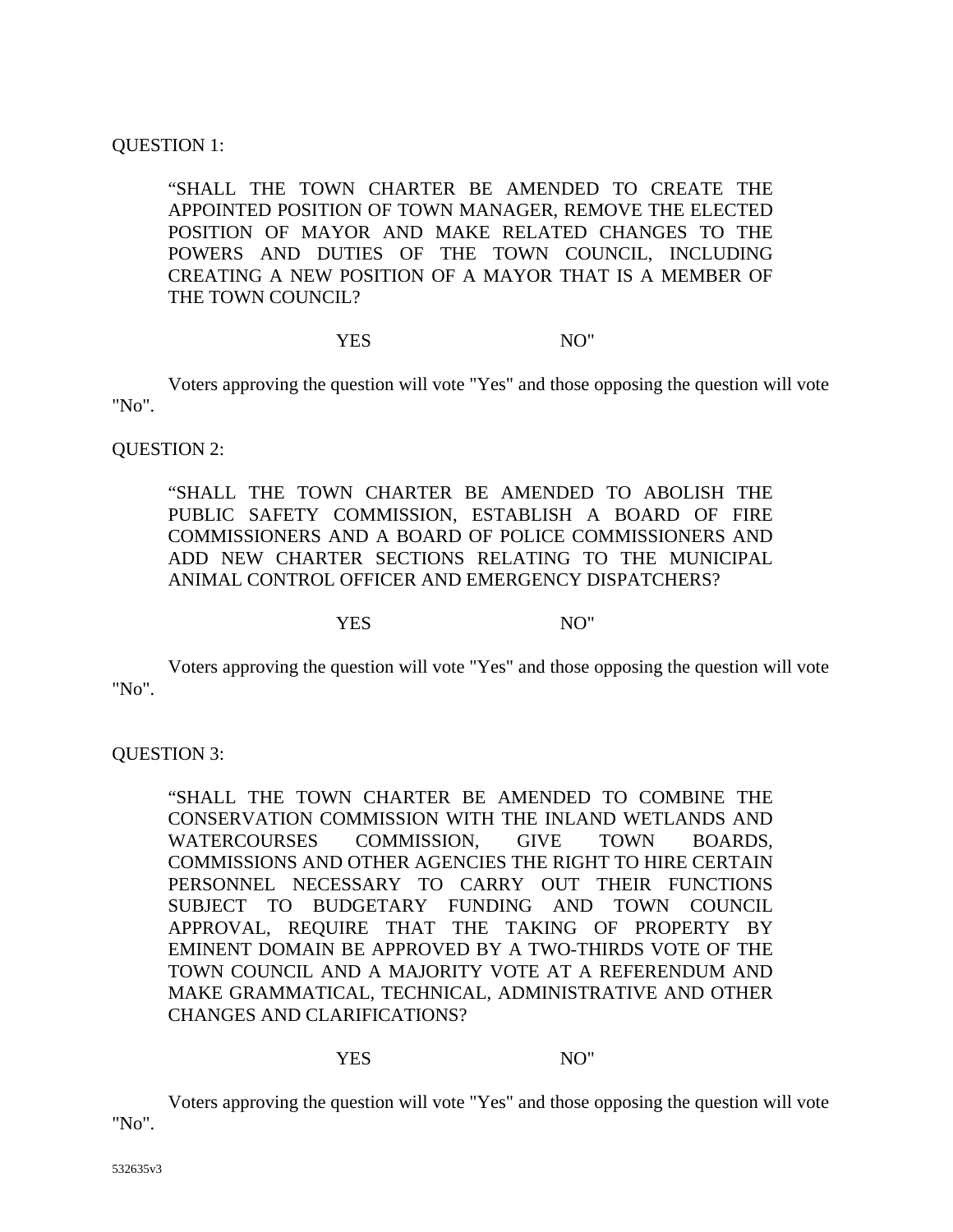copy of the Charter (based on the adoption of all three questions and blacklined to show all changes from the existing Charter), the minutes of the January 15, 2009 meeting of the Town The full copy of the Charter (based on the adoption of all three questions), a blacklined Council and the Final Report of the Charter Revision Commission dated January 6, 2009, are on file and available for public inspection at the Town Clerk's Office. The Explanatory Text for the questions and a detailed list of the Sections of the Charter to be modified by each question will be on file and available for public inspection at the Town Clerk's Office. Absentee ballots will be available from the Town Clerk's Office.

532635 v.03 S1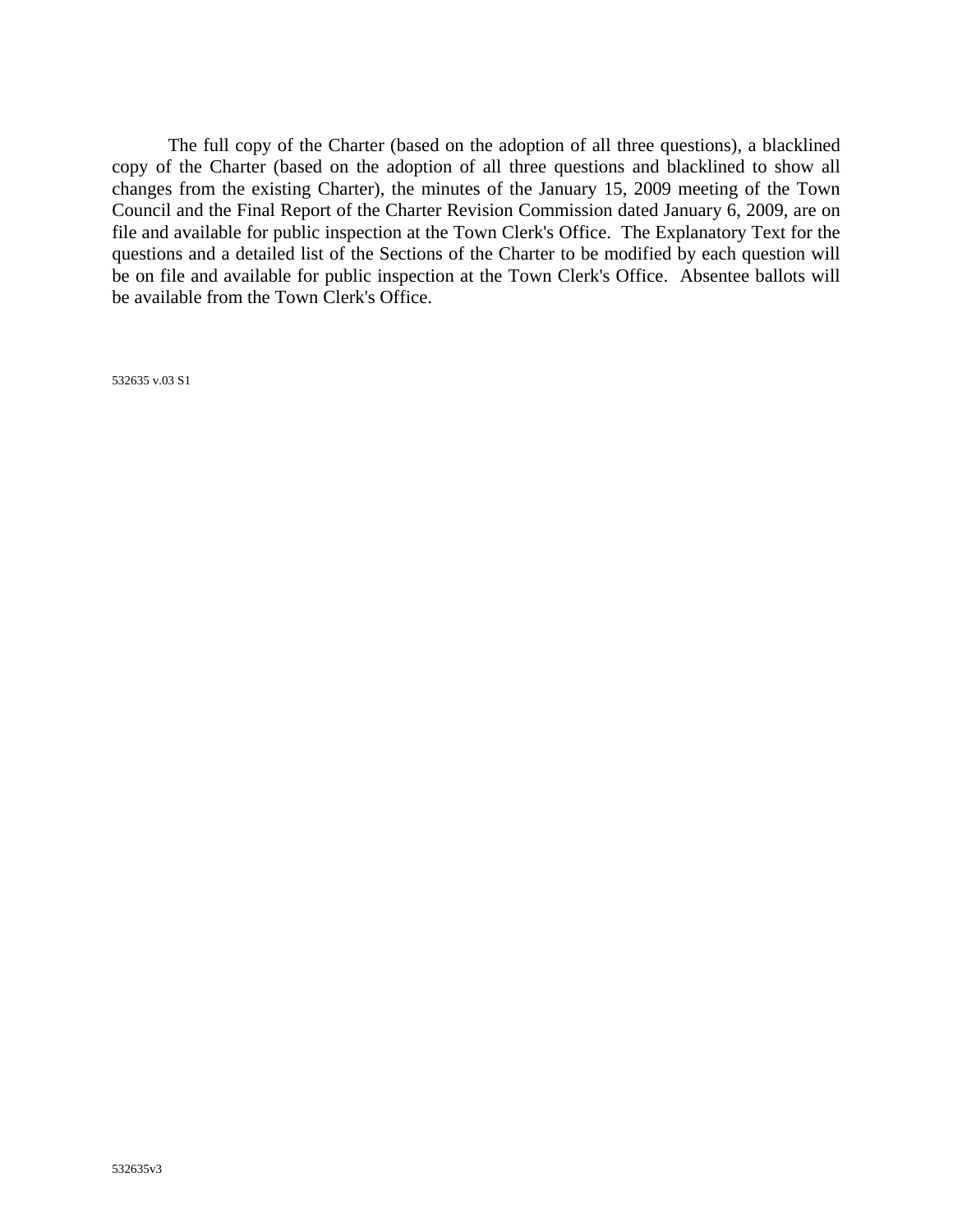# **RESOLUTION TO APPROVE THE PREPARATION OF AN EXPLANATORY TEXT FOR THE CHARTER REVISION REFERENDUM QUESTIONS**

THE TOWN OF MONTVILLE HEREBY RESOLVES that the Town shall prepare and print a concise, explanatory text, in substantially the form of Schedule A to this resolution, and the Town Clerk is authorized to prepare additional explanatory materials, of the following questions which, by vote of the Town Council, have been submitted to a Referendum vote on the voting machines or the ballot of the Town, said explanatory text and explanatory materials to be prepared in accordance with Connecticut General Statutes Section 9-369b, which text and materials shall not advocate either the approval or disapproval of the questions:

## QUESTION 1:

"SHALL THE TOWN CHARTER BE AMENDED TO CREATE THE APPOINTED POSITION OF TOWN MANAGER, REMOVE THE ELECTED POSITION OF MAYOR AND MAKE RELATED CHANGES TO THE POWERS AND DUTIES OF THE TOWN COUNCIL, INCLUDING CREATING A NEW POSITION OF A MAYOR THAT IS A MEMBER OF THE TOWN COUNCIL?

YES NO"

QUESTION 2:

"SHALL THE TOWN CHARTER BE AMENDED TO ABOLISH THE PUBLIC SAFETY COMMISSION, ESTABLISH A BOARD OF FIRE COMMISSIONERS AND A BOARD OF POLICE COMMISSIONERS AND ADD NEW CHARTER SECTIONS RELATING TO THE MUNICIPAL ANIMAL CONTROL OFFICER AND EMERGENCY DISPATCHERS?

YES NO"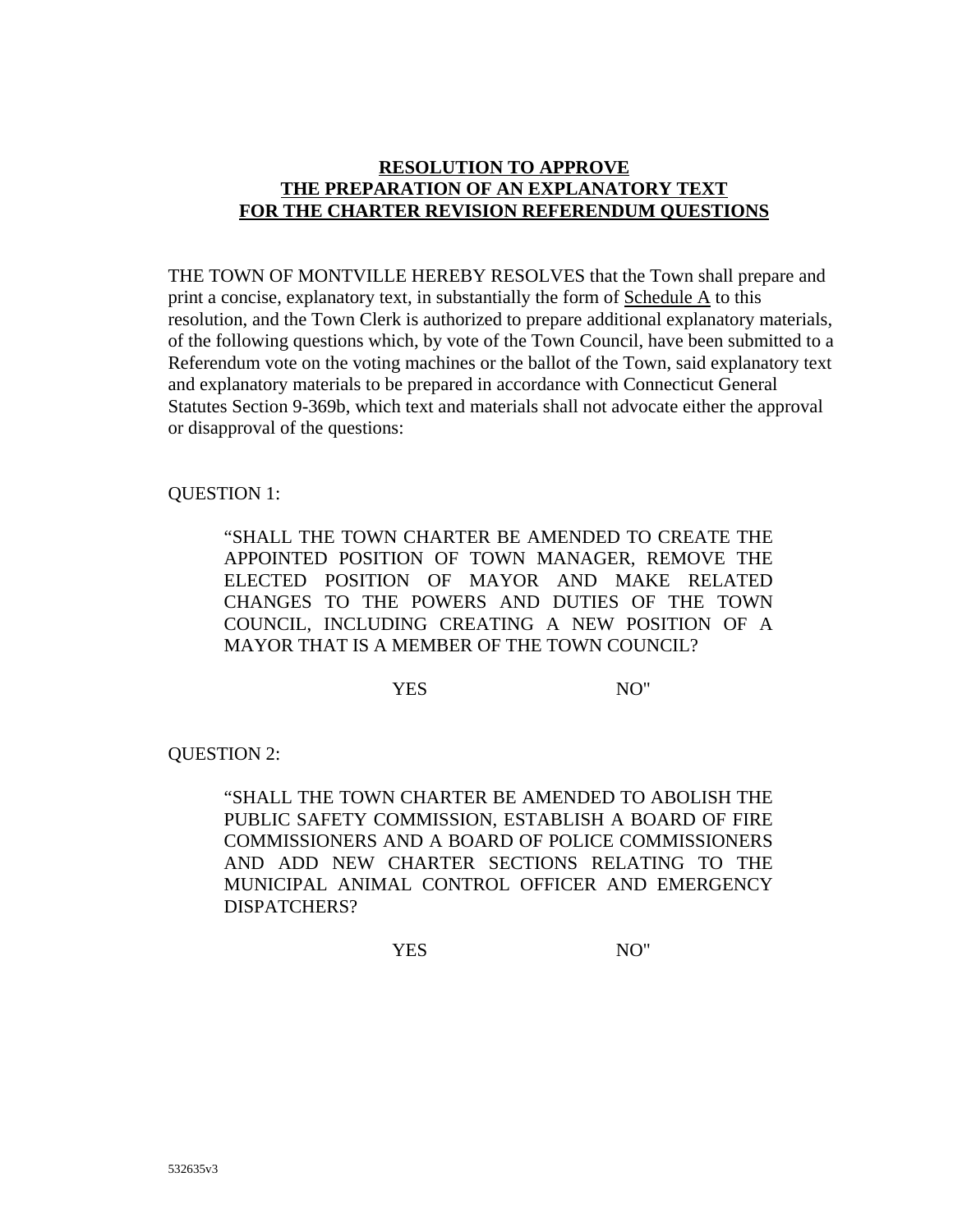### UESTION 3: Q

"SHALL THE TOWN CHARTER BE AMENDED TO COMBINE THE CONSERVATION COMMISSION WITH THE INLAND WETLANDS AND WATERCOURSES COMMISSION, GIVE TOWN BOARDS, COMMISSIONS AND OTHER AGENCIES THE RIGHT TO HIRE CERTAIN PERSONNEL NECESSARY TO CARRY OUT THEIR FUNCTIONS SUBJECT TO BUDGETARY FUNDING AND TOWN COUNCIL APPROVAL, REQUIRE THAT THE TAKING OF PROPERTY BY EMINENT DOMAIN BE APPROVED BY A TWO-THIRDS VOTE OF THE TOWN COUNCIL AND A MAJORITY VOTE AT A REFERENDUM AND MAKE GRAMMATICAL, TECHNICAL, ADMINISTRATIVE AND OTHER CHANGES AND CLARIFICATIONS?

YES NO"

532635 v.03 S2